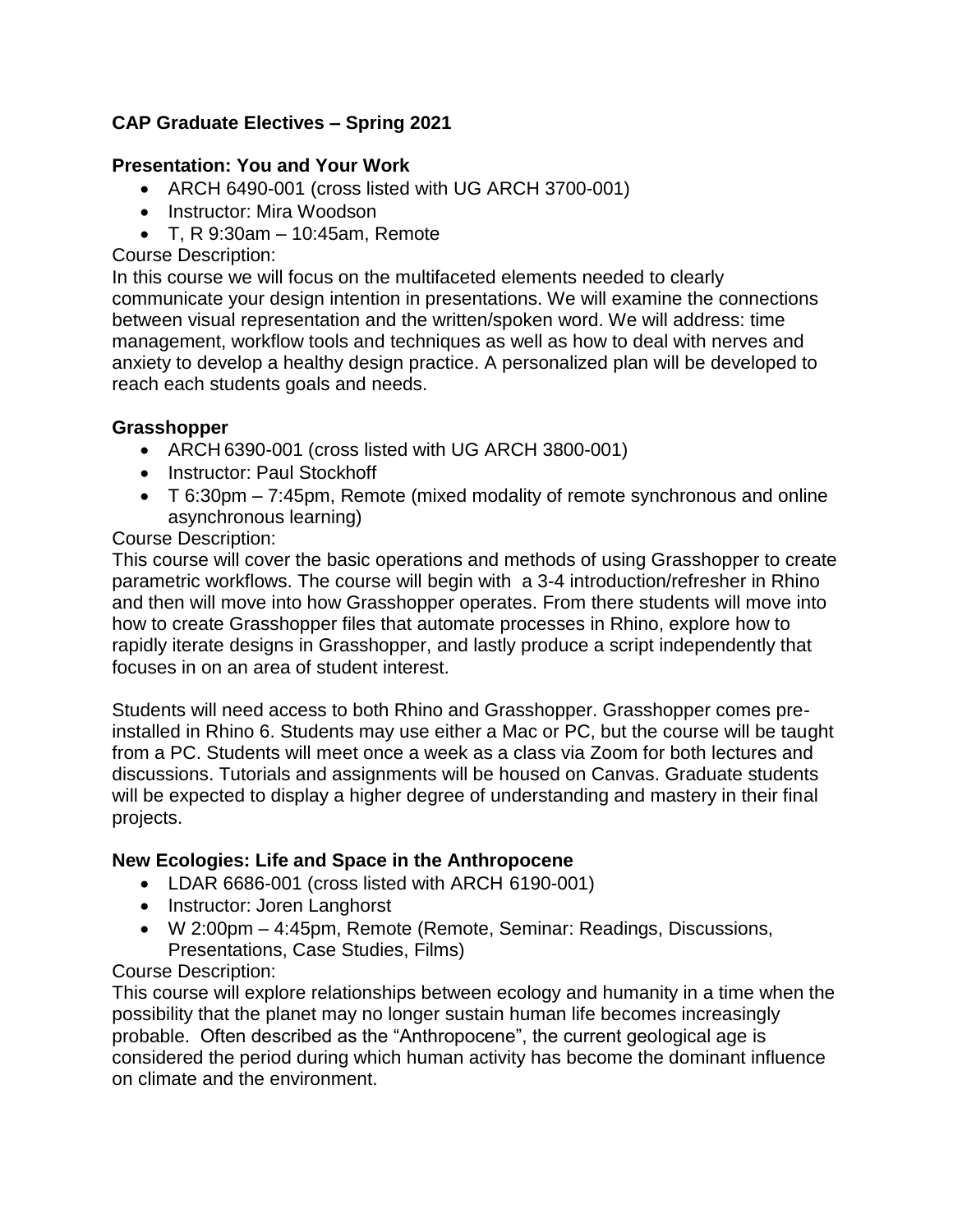We will discuss a range of classic and emergent bodies of ecological thought that propose radically different ideas of the relationships between human and other-thanhuman systems, species and beings. We will look in particular at radical critiques of traditional concepts of 'nature' and 'culture' as opposites or dichotomies, surveying and critiquing new approaches that have developed in response to patterns of accelerating change and crisis, such as climate change, increasing economic and ecological crises, post-industrialism and post-colonialism, the post-political and neoliberal austerity, and increasing levels of inequality.

The course will engage a multidisciplinary range of critical frameworks and lenses, from critical theory to political ecology to postcolonialism to critical race theory to feminist ecology to contemporary and emergent voices, such as Jane Bennett, Timothy Morton, Anna Tsing and Donna Haraway, to classical thinkers such as Richard Sennet, Michel Foucault, Achille Mbembe, and many others. An emphasis will be on alternative voices, in particular from authors, perspectives and backgrounds that have thus far been suppressed, marginalized or underrepresented.

A key question is how the threats of economic, ecological and socio-cultural collapse are unsettling and dislocating dominant understandings of the human, life, and futurity – concepts, realities and materialities fundamental to the practice of architecture, landscape architecture and planning.

The course will provide a substantial basis to critique and (re-)develop potent and consequential constructs, such as sustainability and resilience, and counteract their appropriation in growth-based ideas of place, space and humanity. Far from engaging in apparently unavoidable doom-and-gloom scenarios, we will attempt to lay out alternatives that are empowering and optimistic, rooted in perspectives that are rigorously cross-, trans- and interdisciplinary.

#### **Design Process**

- LDAR 6686-E04 (cross listed with ARCH 6190-E01)
- Instructor: Leila Tolderlund
- Online, This class will start approx. 1/4/2021 you must register by 12/1/2020 (This is an asynchronous online intensive 3-credit class, that requires daily attendance for the duration of the 'winterim')

### Course Description:

Gaining confidence as a designer by strengthening the iterative creative design process for Landscape Architecture, Architecture, Urban Design, and Urban Planning students. The ability to be creative is not just a talent that "some people have–and others don't". It is something that can be taught, nurtured, and developed. Everyone has the ability to come up with great and unique ideas and generate remarkable proposals. The iterative design process is a design method that design thinkers use to continually improve design ideas. Design thinkers' prototype, test, modify, test again, and repeat testing to re-think design solutions and arrive at 'better', improved, and more informed final design proposal. Students in this class will gain a detailed understanding of the potential of their own iterative design process. In this class students will furthermore learn the art of effective story telling. A tool kit of design idea-making strategies and methods will be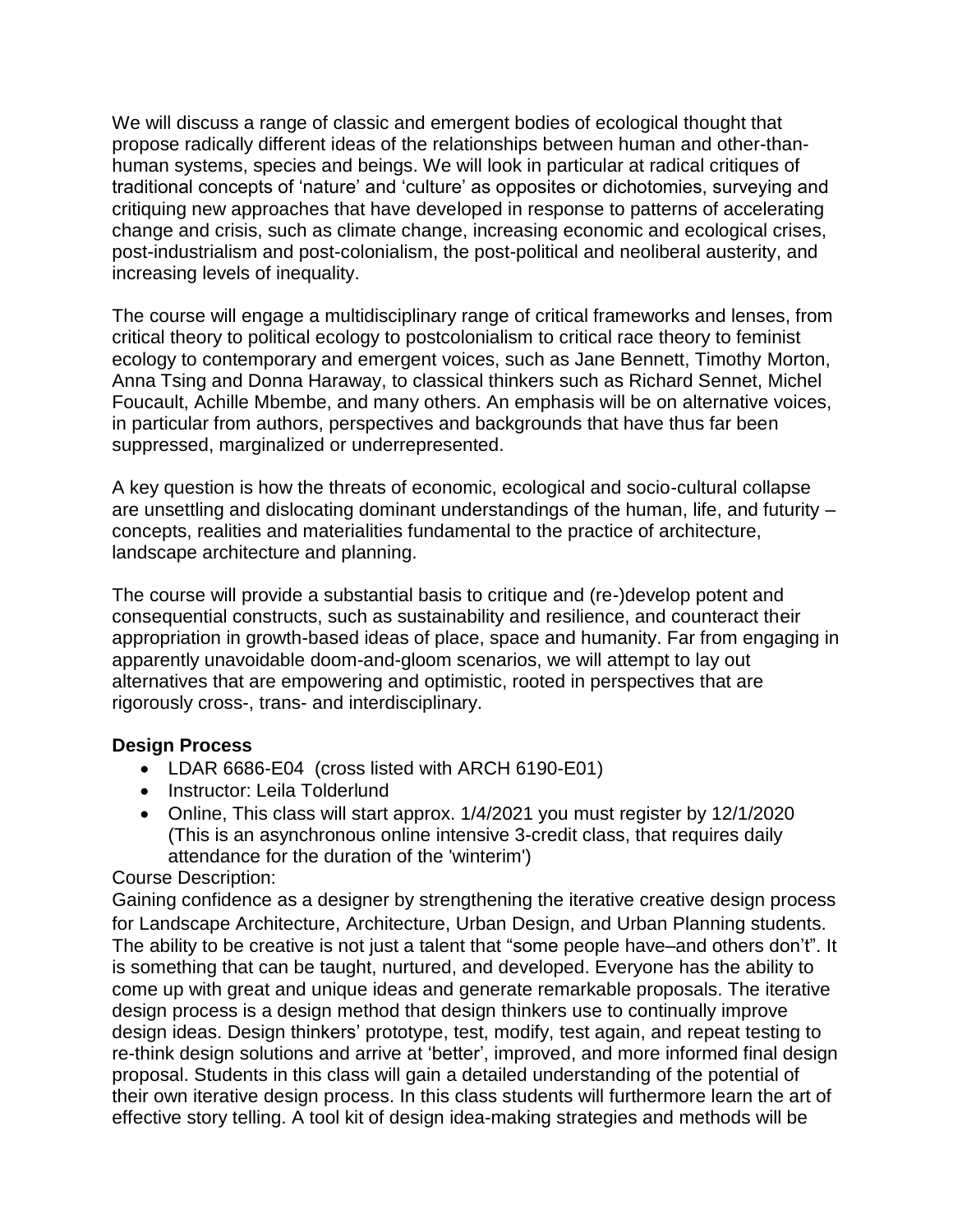generated to strengthen the individual student/designer's ability and confidence to arrive at 'better'/more informed design proposals. Students in this class will furthermore be exposed to various techniques and methods for inspiration, and for developing, editing, and refining design ideas.

## **Preservation of Modern Architecture**

- HIPR 6090-001 (cross listed with ARCH 6290-001)
- Instructor: Leila Saboori.
- M 6:15pm-9:00pm, Remote

Course Description:

Modernist architecture was the physical manifestation of a wide-ranging philosophical and social movement that defined design in the twentieth century and continued to influence the post-modern built environment. This course highlights the fact that modern buildings and sites are an important part of our collective cultural heritage, and their preservation is as crucial as that of the architecture of any pre-modern period considered historically significant. However, to what extent they deserve preservation and how this should be done remains the subject of much discussion. Evaluating modern buildings as cultural heritage has been among the basic issues within the preservation philosophy and practices since 1990s. Lectures, case studies, and discussions will be used during the semester to discuss the critical dialogue around the preservation of modern architecture.

# **Politics of Preservation**

- HIPR 6330-001 (cross listed with ARCH 6290-002)
- Instructor: B Pahl
- $\bullet$  T 6:15pm 9:00pm, Remote

### Course Description:

Achieving the preservation of historic properties requires an ability to know how to effectively use legal tools and successfully articulate the case for preservation to bureaucrats, private property owners, developers, and elected officials. Using Denver as a laboratory, students will learn how to deploy the theories, tools, and techniques they have learned thus far for the protection of historic properties. This class will help prepare students for a career in historic preservation or in a career that intersects with historic preservation.

# **Architecture and Nature**

- HIPR 6090-002 (cross listed with ARCH 3600-002)
- Instructor: Kat Vlahos
- T, R 2:00pm 3:15pm, Remote

### Course Description:

The symbiotic relationship between the built and natural environments.

The emerging fusion between human needs and the natural environment is unprecedented. By exploring alternative strategies for architectural development and building technology, we can begin to frame a new discourse between the built and natural environments filled with creative possibilities. Fostering a symbiotic relationship